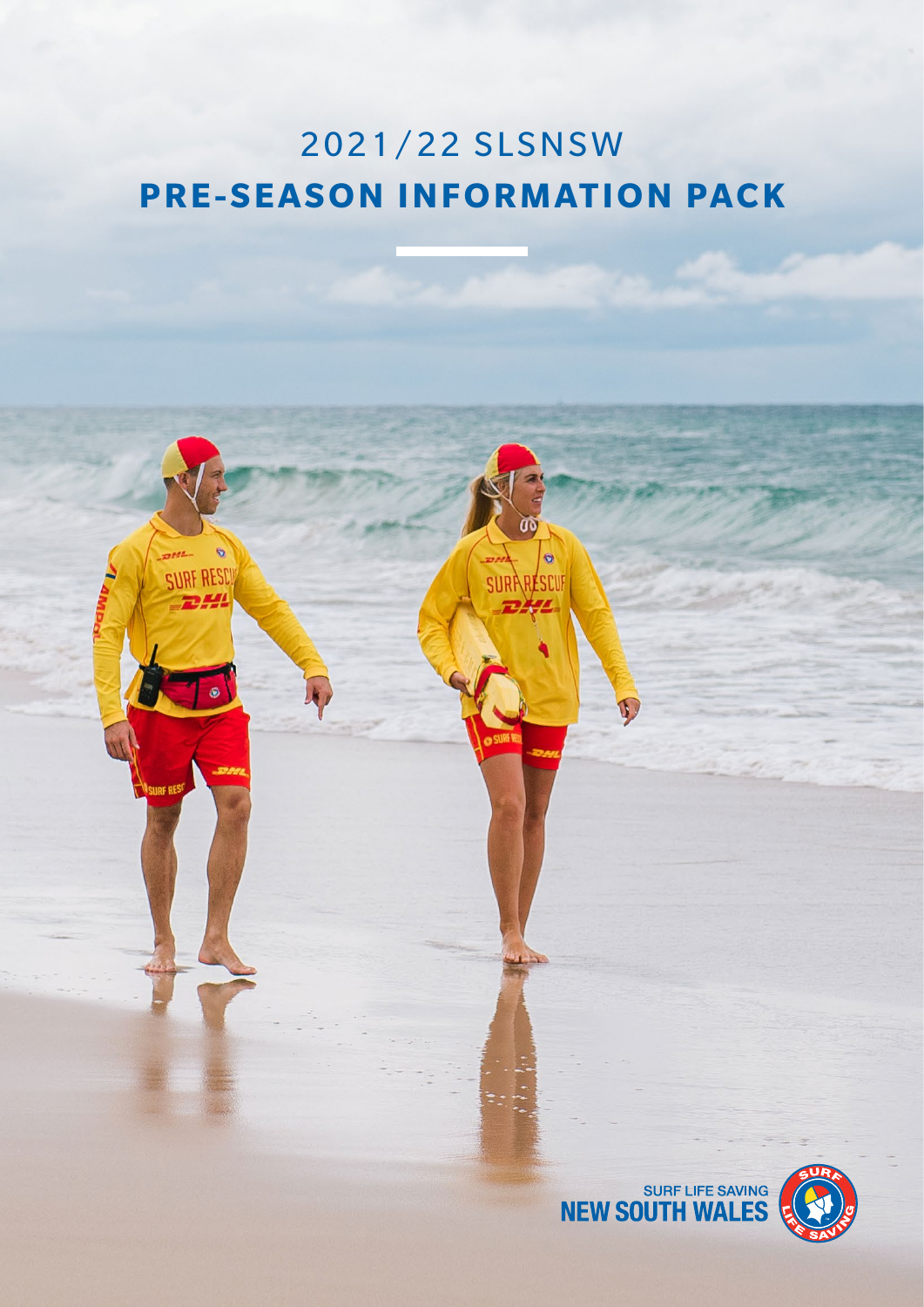# Introduction

### The Surf Life Saving NSW Pre-season Information Pack focuses on:



Officers & Directors of Education

Member Services & Junior Activity **Chairs** 

Presidents, Directors of Administration & Treasurers

Directors of Surf Sports

Directors of Lifesaving

### Note for all members

The SLSNSW website is currently being refreshed to improve user experience. Current hyperlinks will be redirected to the new website location. The website is expected to launch early September 2021.

### COVID-19 – Impact on SLS Activities

SLSNSW is committed to ensuring the safety and wellbeing of our members.

We continue to monitor the latest information aligned to official sources including the Australian Government Department of Health, NSW Health and NSW Sport, and the impact of this information on Surf Life Saving activities.

For the most up to date information, resources and tools related to conducting club activities during the COVID-19 pandemic, visit the [SLSNSW website.](https://www.surflifesaving.com.au/resources/coronavirus-covid-19-updates-resources-slsnsw-clubs)

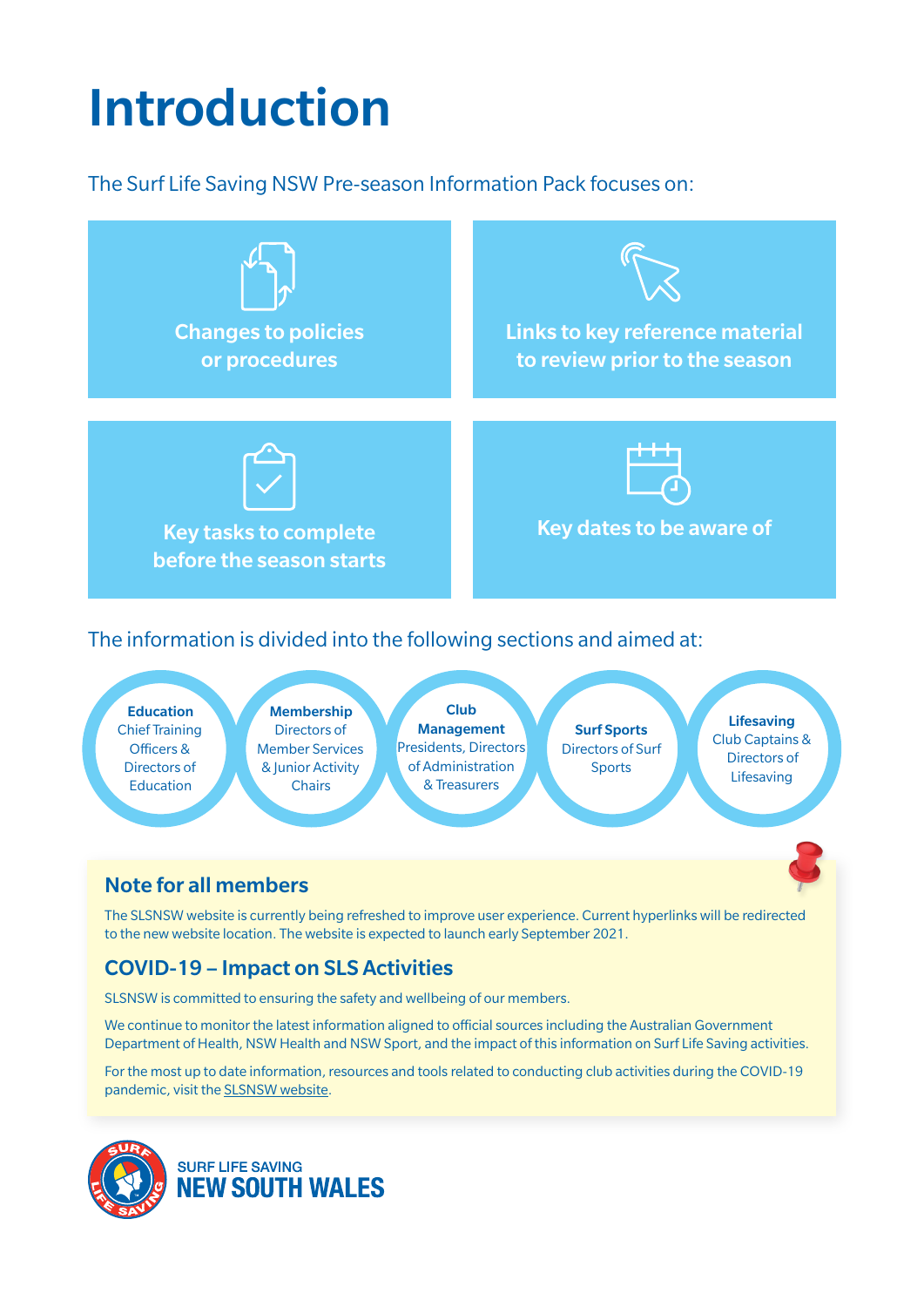### Education

#### Key Changes

The opportunity to discuss the below key changes in more detail will be available to all Trainers, Assessors, Facilitators (TAFs) and Chief Training Officers (CTOs) at the upcoming branch pre-season meetings. They will also be presented in the online pre-season module which will be released in early October. Completion of the online module is a mandatory requirement for re-endorsement.

Key changes to be communicated include:

- $\bullet$  A new release of the national Health Training Package (HLT) following industry feedback has resulted in new unit of competency codes aligning to SLSA awards. The Surf Rescue Certificate, Resuscitation, First Aid and ART course resources have been updated accordingly. TAFs are required to update their HLT units of competency to remain current.
- Patrol captains are required to complete the online 'Supplementary Learning for Patrol Captains' module through the Members Area before 31st December 2021 in order to continue to perform the duties of a patrol captain. Those who have already completed this online module have already met this requirement.
- **ID** Updates have been made to the **Surf Rescue Certificate** and Bronze Medallion course resources following member feedback and industry changes.
- **The Radio Operator Certificate course resources** were updated in April 2021 to align with the new SRC and Bronze Medallion resources.
- **A new online Bronze Medallion Induction program** will be made available for probationary SRC and BM Trainers to complete before delivering their first SRC or BM course. The program replicates the induction sessions delivered to current TAFs last season and will be a requirement for new SRC and BM TAFs moving forward.
- **TAF uniforms can now be ordered through the SLSA** Members Area Store. This includes long and short sleeved shirts for trainers and assessors. Orders for facilitator shirts can be made through the SLSNSW Education Team.

#### Relevant Links

[SLSNSW Education SOPs](https://www.surflifesaving.com.au/sites/site.test/files/SLSNSW%20Member%20Training%20and%20Education%20SOPs.pdf) – to access information and procedures about becoming a trainer or assessor, delivering training and assessment and the processing and issuance of awards, qualifications, and licences.

[SLS Members Area](https://members.sls.com.au/) – to access current SLS course resources in the Document Library (change Organisation filter to 'SLSNSW') as well as access the SLS Member Store and SLS eLearning platform.

[SLSA Skills Maintenance Circular](https://www.surflifesaving.com.au/circulars/slsa-circular-02-2021-22-skills-maintenance-proficiency-check-requirements-2021-22-season) – to access the SLSA Skills Maintenance Circular for the 2021/22 Patrol Season.

[Training Officer Certificate Course](https://www.surflifesaving.com.au/resources/training-officer-certificate-course-canvas-enabled) – to access the Training Officer Certificate course schedule and FAQs.

[Chief Training Officer Induction](https://www.surflifesaving.com.au/induction-clubchieftrainingofficer) – for new Chief Training Officers to gain insight into what to expect in their new role and what support is available to them.

[Chief Training Officer Facebook Group](https://www.facebook.com/groups/664464053692193/) – for Chief Training Officers to network, communicate and collaborate with other Chief Training Officers from across SLSNSW.

[Brand Centre](https://slsnswbrandcentre.com.au/) – for customisable recruitment, promotion and education resources. Professionally designed resources can be customised with club logos, images and contact details which can be downloaded, printed at home or printed professionally.

[Supplementary Learning for Patrol Captains](https://www.surflifesaving.com.au/resources/supplementary-learning-patrol-captains) – to access the online session which all patrol captains need to complete prior to 31<sup>st</sup> December 2021.

#### Key Tasks

- $\Box$  Assist TAFs to ensure currency in the latest HLTAID units of competency – speak to your Director of Education if you are unsure of requirements.
- $\Box$  Ensure TAFs and patrolling members complete skills maintenance before 31/12/21.
- $\Box$  Members with TAF awards expiring 31/12/21 must complete the SLSNSW online TAF pre-season module, then complete the online re-endorsement form (both available from October 2021).
- $\Box$  Work with Branch Directors of Education to ensure that appropriate supervision is in place for all assessments and that supervisory activities are recorded through the Record of Supervision Form.
- $\Box$  Add the appropriate 'Endorsed Delegate' award to endorsed delegates for skills maintenance in SurfGuard.
- $\Box$  Ensure all TAFs have the appropriate SLSNSW TAF uniforms available from the SLS Members Area Online Store.
- $\Box$  Work with your Directors of Lifesaving to ensure that patrol captains have completed the Supplementary Learning for patrol captains before 31/12/21.

#### Key Dates

- SLSNSW Awards of Excellence Saturday 28 August 2021
- **Training Officer Certificate courses** 18 October-14 November 2021 (additional courses to be scheduled)

Contact your Branch Director of Education with any queries regarding your branch's Education Pre-season Meeting.

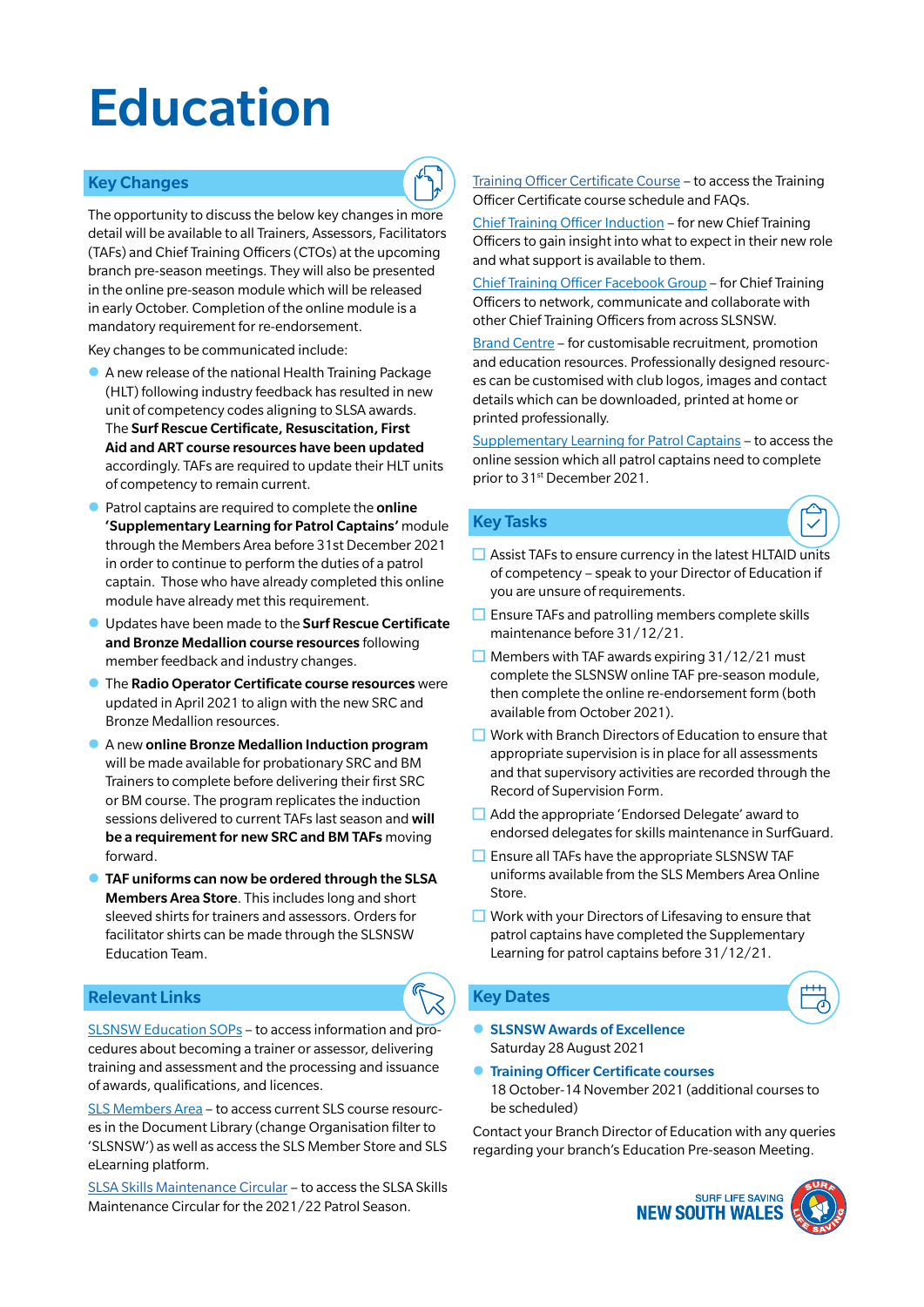## Membership

#### Key Changes

- **An Age Manager proficiency** has been introduced. Any member who has not completed their award since 2017 will need to complete their proficiency. Proficiency is required every five years and requires:
	- 1. Completion of the Age Managers online course.
	- 2. Completion of the SLSA Safeguarding Children and Young People Awareness online course.
	- 3. A current WWCC (if required).
- A new Child Safe Policy will be released by SLSA this year. More information will be released to Presidents, Directors of Member Services and MPIOs as soon as it is available. Information related to the Member Protection Policy and Child Safe Scheme in the 'Club Management' section below may also be of relevance.
- **The State Welfare Officer Program** will be available in all branches this season, enabling local members to carry out well checks following critical incidents. Expressions of interest and training for these roles will take place July-September.
- A new leadership development program (Inspire. Retain. Engage) was piloted in early 2021, which will be rolled out to all members of club and branch management teams this season.

#### Relevant Links

[Member Protection](https://www.surflifesaving.com.au/resources/member-safeguarding) – for information about SLSA's Safeguarding Children and Young People Program and Working with Children Checks (WWCCs).

[Critical Incident Support](https://www.surflifesaving.com.au/resources/critical-incident-support) – for information related to the critical incident support procedures, including short guides for members, families and friends.

[Member Development](https://www.surflifesaving.com.au/resources/member-development) – for information about member development programs run by SLSNSW and SLSA. This page also includes information relating to member engagement opportunities, including youth engagement and the Duke of Edinburgh's Program.

[Member Recognition](https://www.surflifesaving.com.au/resources/surf-life-saving-recognition) – for information on internal and external member recognition opportunities, including awards of excellence and life membership.

[Brand Centre](https://slsnswbrandcentre.com.au) – for customisable recruitment, promotion and education resources. Professionally designed resources can be customised with club logos, images and contact details which can be downloaded, printed at home or printed professionally.

[Junior Activities Resources](https://www.surflifesaving.com.au/resources/junior-activities-nippers) – for resources to support the Nipper Program including the Junior Activities Information Pack and resources for Age Managers to support program delivery.

[Active Kids](https://www.surflifesaving.com.au/resources/active-kids) – for information about the Active Kids Program, including program registration, voucher redemption and program marketing.

#### Key Tasks

 $\Box$  Ensure that WWCCs are verified with the Office of Children's Guardian and that verification details are recorded in SurfGuard.

 $\checkmark$ 

- $\Box$  Ensure that any expired WWCCs are renewed.
- $\Box$  Appoint a Club Member Protection Information Officer and ensure they complete MPIO training.

- **SLSNSW Awards of Excellence** Saturday 28 August 2021 (Luna Park, Sydney)
- **Lifesaving Development Camp** September 2021
- **State Welfare Officer Training** July-September 2021
- **ID Junior Lifesaver of the Year Program** April 2022
- **Youth Opportunity Makers Program** April 2022

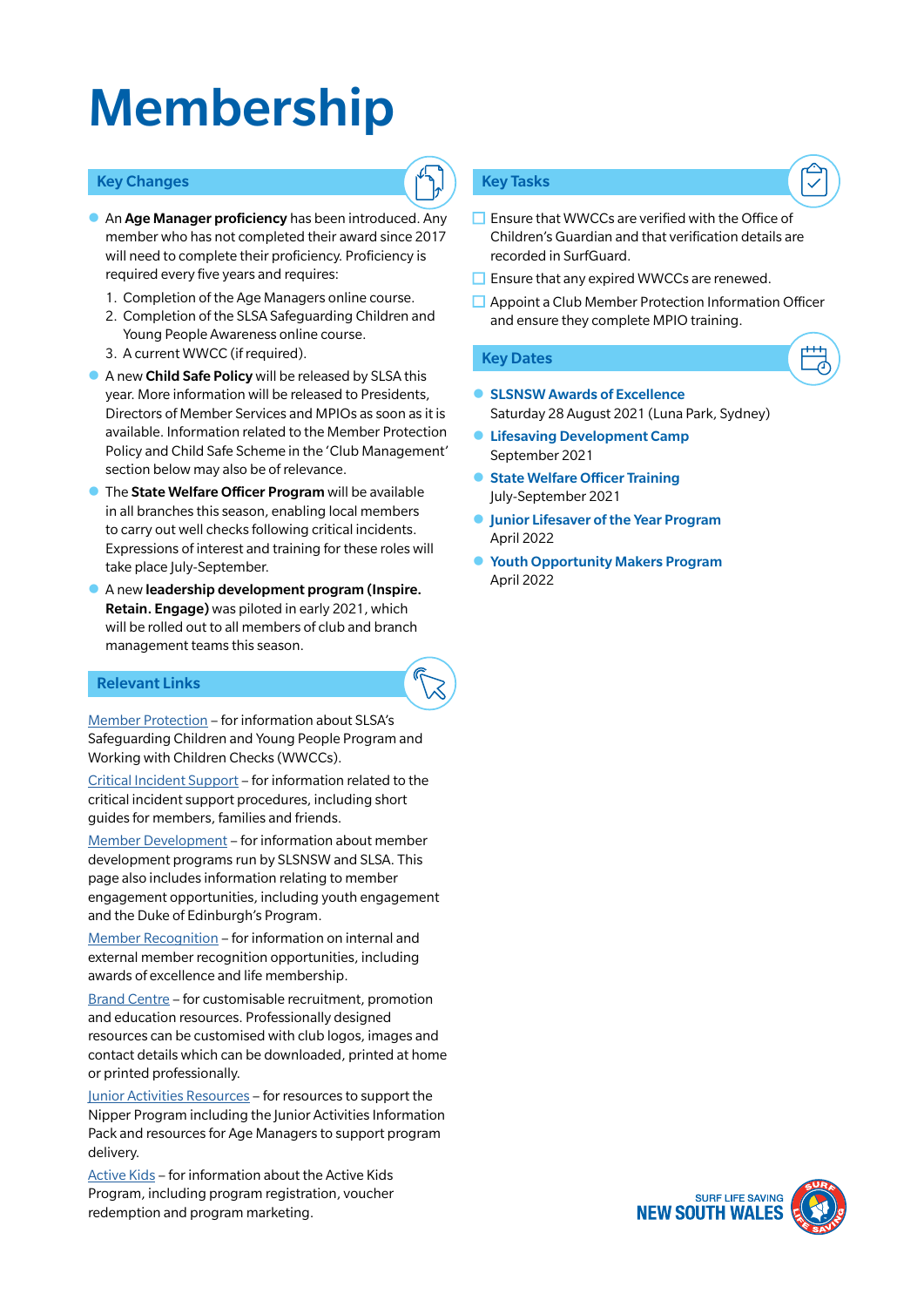## Club Management

#### Key Changes

- **The SLSA Member Protection Policy has been** updated and will be released by SLSA this year as three standalone documents:
	- 1. Member Protection Policy
	- 2. Child Safe Policy
	- 3. Complaints and Grievance Handling Policy

The new policies will be supported by an updated online complaints form. More information will be released to Presidents, Directors of Member Services and MPIOs as soon as it is available.

- l A Bill has been passed by the Parliament of NSW relating to the Child Safe Scheme. The scheme implements recommendations made by the Royal Commission into Institutional Responses to Child Sexual Abuse that all child-related organisations in Australia be required to implement Child Safe Standards and be held accountable for their implementation through independent oversight. Further information will be circulated to club and branch management teams in the coming months. In the meantime, clubs and branches are encouraged to familiarise themselves with the Guide to the Child Safe Standards.
- l Insurance declarations and ACNC submissions are now mandatory requirements of the annual club compliance program. Financial distributions will be withheld from clubs and branches who fail to complete their insurance declaration, or who are not up to date with their Annual Information Statements or Financial Reports. More information is available in the annual compliance circular.
- The financial reporting obligations for charities has been streamlined, with external audits only required for clubs with a turnover of over \$1mil. For clubs with a turnover of under \$1mil, a review by a Certified Public Accountant (CPA) or Chartered Accountant (CA) is required.
- A SurfGuard enhancement to automatically archive non-financial members on 30 October each year is currently in progress. Reminders will be sent to clubs and to affected members 3 weeks, 2 weeks, 1 week and 1 day prior to this date to assist with renewals.
- **Club Guide (version 5.0)** will be launched and made available through the SLS Publications App in September 2021.
- l A new Member Protection Information Officer position description was released earlier in the year, including the qualification requirements from NSW Sport.
- l A new leadership development program (Inspire. Retain. Engage) was piloted in early 2021, which will be rolled out to all members of club and branch management teams this season.

#### Relevant Links

[Annual Compliance Circular](https://www.surflifesaving.com.au/circulars/circular-3681-annual-compliance-requirements-clubs-and-branches-2021-2022) – for information on the requirements that all clubs and branches must meet to be compliant for the 2020/21 season and to ensure access to state funding distributions.

[ACNC Reporting Circular](https://www.surflifesaving.com.au/circulars/circular-3678-obligations-and-responsibilities-charities-australian-charities-and-not) – for information on the obligations and responsibilities of charities to the ACNC.

[Club Guide](https://www.surflifesaving.com.au/resources/club-management-templates-resources) – for information related related to club management.

[Club Management Team Induction Support Program](https://www.surflifesaving.com.au/resources/club-management-induction) – for members of the Club Management Team responsible for supporting local inductions.

[Guide to the Child Safe Standards](https://www.ocg.nsw.gov.au/ArticleDocuments/838/ChildSafeStandardsGuide.pdf.aspx?Embed=Y) – to access information about how organisations can implement the Standards.

[Member Protection Information Officers](https://www.surflifesaving.com.au/resources/member-protection-information-officer) – for updated resources and information for MPIOs.

[Special Event Application Form](https://www.surflifesaving.com.au/resources/events) – to access the application forms for 'member only' and 'public involvement' Special Events. Special Events fall into two categories:

- I. Staging sport events which are not described in the Surf Sports Manual (e.g. ocean swims, ocean kayak races, fun runs etc). \*Note all surf sports events must be sanctioned by your branch and/or SLSNSW.
- II. Non-core SLS activities or activities away from your club location (e.g. first aid at a sport event conducted by a third party, the school fete, community education etc).

If in doubt, please contact SLSNSW. Branch and SLSNSW approval must be provided prior to engaging in any Special Events to ensure that insurance coverage is confirmed.

[Brand Centre](https://slsnswbrandcentre.com.au/) – for customisable recruitment, promotion and education resources.

[Workplace by Facebook Group – Administrators](https://work.workplace.com/company_creation/invite/?ref=AVs6CBvgz-iLISpkHglxEDfpNxK-771rjrhKRoGE4DCweD23Tx7UkOPRq40P_gKKGlAIydu7mmWinte4LYhrwd1T5cj-JmW1rUMoDS7DgMtsCAlhjILOQEq2ODpiajbs9kslue48wNjMNSYAHLyUjKC9PiTL9RPsYaDwNtfGrbSHnjmyTJEe5AqXeklR-vLWgEJYZ60Dr4GvfqJ9UopU6a26jdLSLKOS0eVLy-92j9mZd9lydrq0aJ3aTJZLp8p3cqe-QgqUMcme7kEiB8ViBJMQx_AKxsSmeTOyvr7lrnfxAthYPA04pmIszRpRp3DPJVWJuSjdxzZQN3fbqc_EdXjrIC0ua0VmOktLAwhy3q4mE6ZK7zypRPaAYl757UeuGpb99fnDDi71eVeE-UF70ln_LlC1bBZSUlzQNZOhDxzonIrRF_ABxagAc274E47vc5M&&gclid=CjwKCAjw_-D3BRBIEiwAjVMy7OCSMmlbSuO4EMKRTtpHyES51dw1zsGfBNbS7D5oeQciuUvdPu_UTRoCH10QAvD_BwE) – for Club and Branch Directors of Administration, Registrars and other administrators to network, communicate and collaborate with others from across SLSNSW.

#### Key Tasks



- $\Box$  Complete annual compliance requirements as outlined in the above circular.
- $\Box$  Encourage new members of the club management team to access the induction materials outlined above.

- SLSNSW Awards of Excellence Saturday 28 August 2021
- **Compliance Part 1 Deadline** 16 September 2021
- **Compliance Part 2 Deadline** 22 October 2021

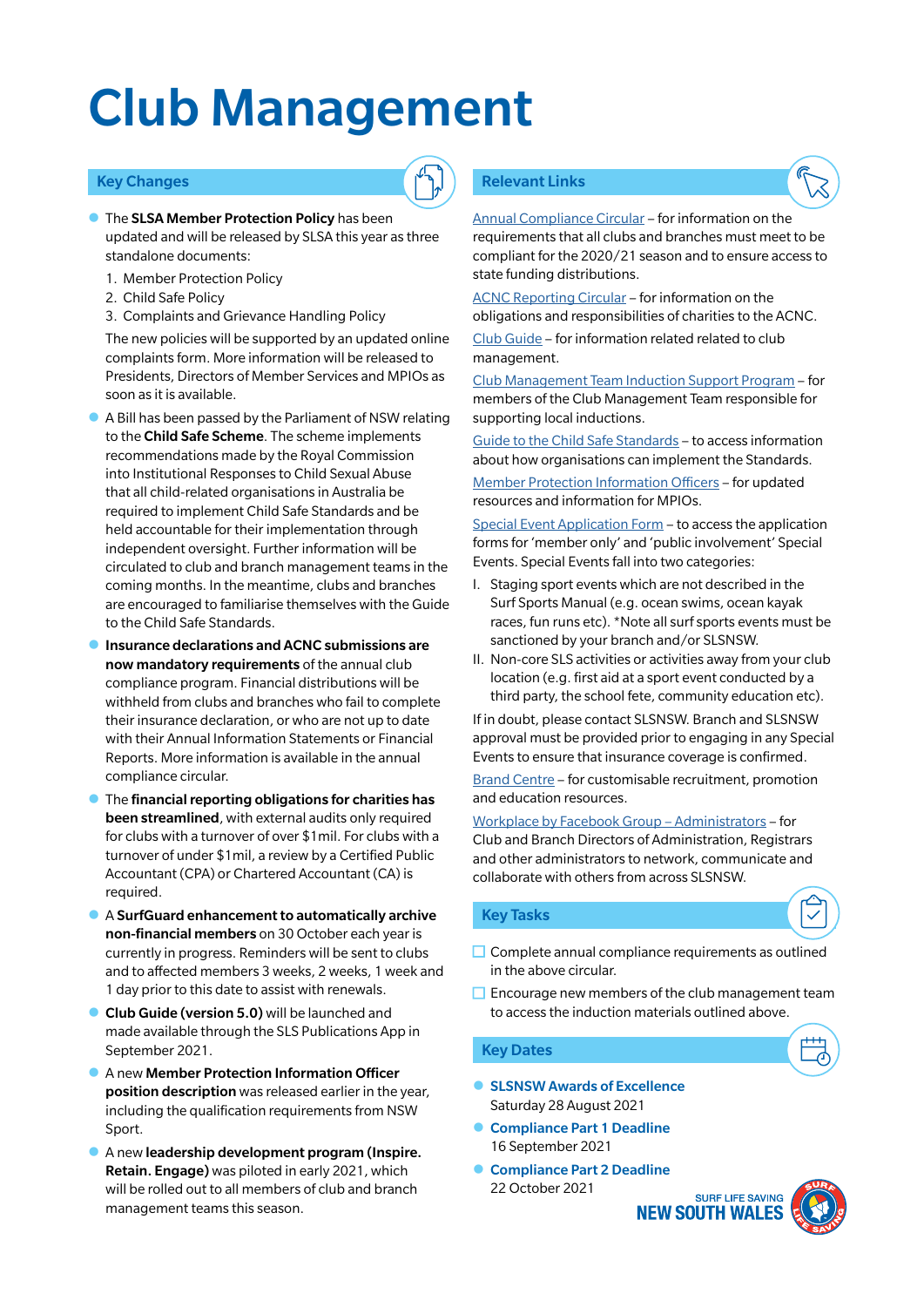## Surf Sports

#### Key Changes

- **The 36th Edition Surf Sports Manual (SSM)** was updated in March 2021. It is accessible on the SLSA Publications App, downloadable via Google Play or the App Store. A PDF version is also available within the SLS Members Area Document Library.
- SLSA have advised that the end date for Carnival Manager will be 30 July 2021. SLSA will have ongoing access to the system for historical data, and clubs have been advised to contact the SLSA IT Helpdesk for any historical data they require. For further support, please contact the SLSA IT Helpdesk.
- **Branch SEMS training** is available and can be coordinated through the SLSA IT Helpdesk. User guides and webinars are also available.
- Branch & Local Carnival Safety & Emergency Management Coordinators must sign on/off with SurfCom using call sign 'Carnival & [Location]' for all carnivals and events they are overseeing. This protocol extends to all Special Events a club may be involved with.

#### Relevant Links

[Surf Sports Weekly](https://www.surflifesaving.com.au/resources/surf-sports-weekly) – subscribe to the weekly electronic newsletter for all sport-related information, including SLSNSW and SLSA Sport Circulars and Memos.

[SLSA IT Helpdesk](https://help.sls.com.au/) – to access SEMS User Guides and instructional webinars, or to contact the SLSA IT Helpdesk to organise SEMs training or request historical Carnival Manager data.

[Special Events Application](https://www.surflifesaving.com.au/resources/events) – to access the application forms for 'member only' and 'public involvement' Special Events. See 'Club Management' section above for further information about Special Events. Approval must be provided by your branch and by SLSNSW prior to engaging in any Special Events to ensure that insurance coverage is in place.

[Officials](https://www.surflifesaving.com.au/downloads/slsa-official-reaccreditation-form) and [Coaches Reaccreditation Forms](https://www.surflifesaving.com.au/downloads/slsa-coach-reaccreditation-form) – to access the reaccreditation forms.

#### Key Tasks

 $\Box$  Ensure your club's officials and coaches accreditation is up to date if their accreditation period is ending on 31 December 2021 (see Relevant Links section).

 $\checkmark$ 

- $\Box$  Ensure members' awards, proficiencies and patrol hours are updated in SurfGuard by 31 December relevant to their age group to compete.
- $\Box$  Carnival Manager access expires on 30 July 2021 SEMS is live and will replace Carnival Manager functionality.

- SLSNSW Awards of Excellence Saturday 28 August 2021
- NSW Interbranch Championships 4 & 5 December 2021
- **NSW Surf Boat Interbranch Championships** To be finalised
- **NSW Country Championships** 28-30 January 2022
- **.** NSW 2022 State Championships 24 & 25 February [U9 – U12] 26 & 27 February [U13 – U15] 2 & 3 March [Masters] 4 – 6 March [Opens]
	- 11 13 March [Surf Boats and Lifesaving]
- **The SLSNSW Sports Team and Branch Directors of Sport** are currently working on this season's NSW Surf Sports events calendar. Once complete the calendar will reside on the SLSNSW website. Please ensure you refer to the relevant organising body for the most up to date event information.